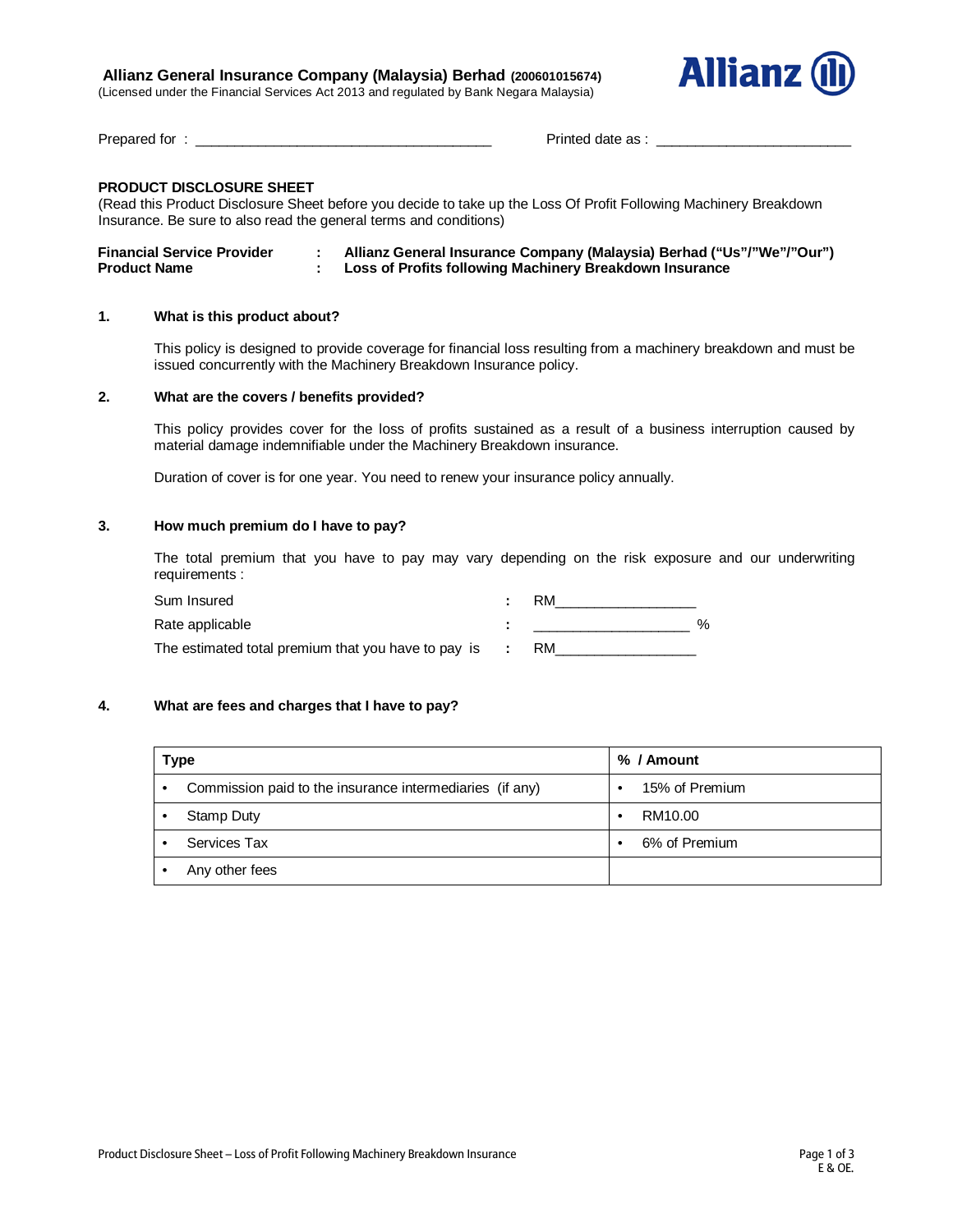

### **5. What are some of the key terms and conditions that I should be aware of?**

• **Importance of disclosure** 

#### **◌ Non-Consumer Insurance Contract**

Pursuant to Paragraph 4(1) of Schedule 9 of the Financial Services Act 2013, if you are applying for this Insurance for purposes related to your trade, business or profession, you have a duty to disclose any matter that you know to be relevant to our decision in accepting the risks and determining the rates and terms to be applied and any matter a reasonable person in the circumstances could be expected to know to be relevant, otherwise it may result in avoidance of contract, claim denied or reduced, terms changed or varied, or contract terminated.

This duty of disclosure for Non-Consumer Insurance Contract shall continue until the time the contract is entered into, varied or renewed. **You also have a duty to tell us immediately if at any time after your contract of insurance has been entered into, varied or renewed with us, any of the information given is inaccurate or has changed.**

- The cover provided under this policy is limited to loss of gross profit due to reduction in turnover and increase in cost of working.
- You are obliged to keep complete records i.e. inventories, production and balance sheets, for the three preceding years shall be held in safe keeping.
- Contribution condition  $-$  If at the time any claim arises under the Policy there is any other insurance covering the same loss, damage or liability, we shall not be liable to pay or contribute more than its rateable proportion of any claim for such loss, damage or liability.
- This policy must be issued concurrently with the Machinery Breakdown Insurance Policy

#### **6. What are the major exclusions under this policy?**

This policy does not cover any loss resulting from interruption of or interference with the business attributable to the following causes :

- Loss or damage due to fire and allied perils
- Loss or damage for which a contractor, supplier or repairer is responsible
- Any restrictions or reconstruction or operation imposed by any public authority
- Loss of or damage to machinery or mechanical installations which are not listed in the list of plant & machinery insured

*Note:* This list is non-exhaustive. Please refer to the sample policy contract for the full list of exclusions under *this policy.*

### **7. Can I cancel my policy?**

You may cancel your policy by giving written notice to us. Upon cancellation, you are entitled to a refund of the premium less premium based on our short period rates for the period of the policy which has been in force, subject to the minimum premium to be retained by us.

#### **8. What do I need to do if there are changes to my contact details?**

It is important that you inform us of any change in your contact details to ensure that all correspondences reach you in a timely manner.